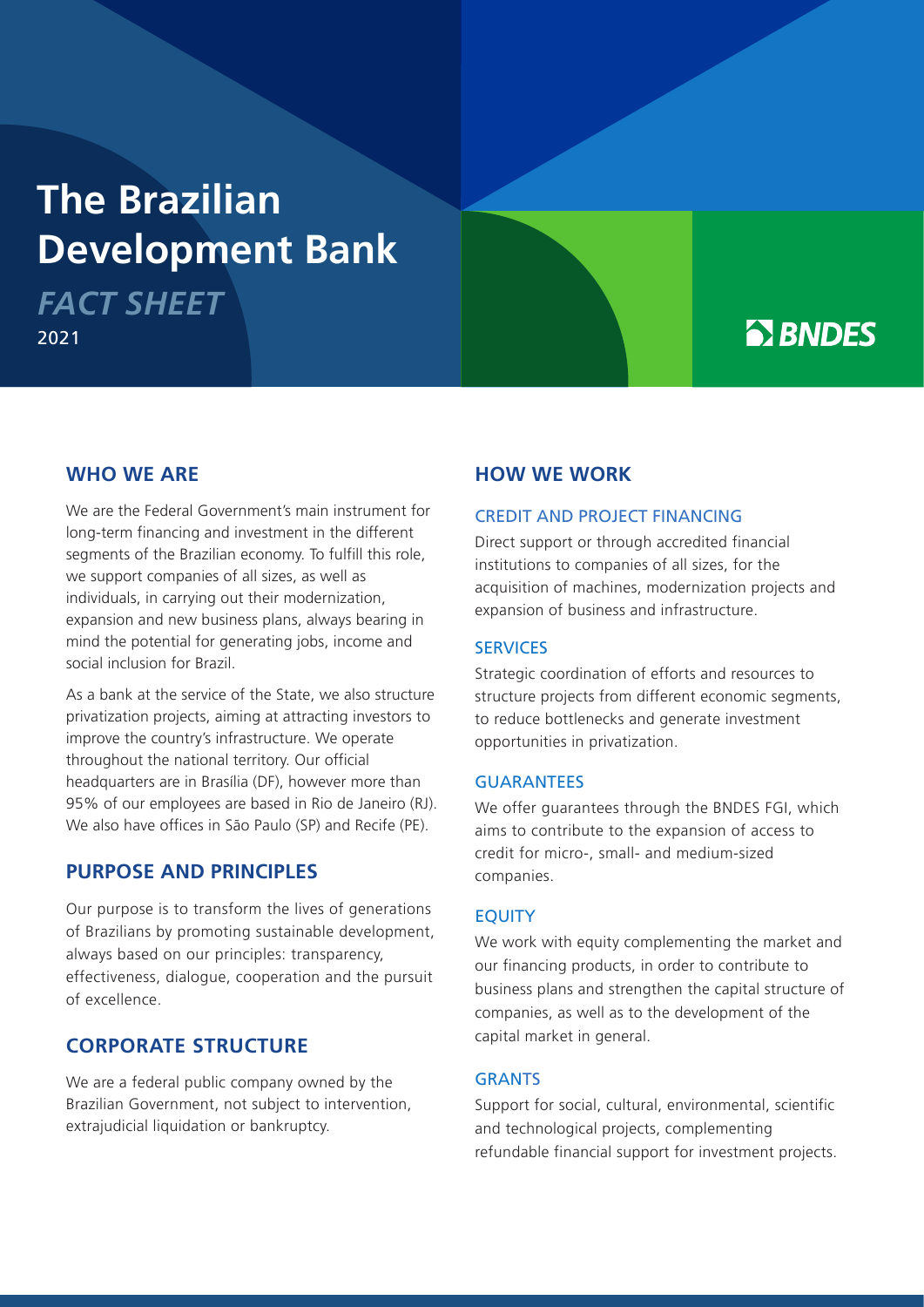# **STRATEGY**

In our three-year Plan, which defines BNDES's strategies for the 2020- 2022 period, we announced 15 major outputs to society as a result of our work during this interval, aligned with the UN Sustainable Development Goals (SDG), in areas such as energy, logistics, sanitation, urban mobility, information technology, education, health and security.

#### DISBURSEMENTS LINKED TO THE SDGS 2021 (BRL BILLION)



Source: https://www.bndes.gov.br/wps/vanityurl/ods

# **FUNDING**

We have several sources of funding to make our operations viable. The main portion of our financing structure is made up of the return on our own operations plus FAT and National Treasury resources. Other government funds, international funding, public issuances of BNDESPAR debentures and bank instruments complement this structure.

#### MAIN FUNDING SOURCES (4Q21):

WORKER'S SUPPORT FUND – FAT



**47**% <sup>OF PARTICIPATION</sup> IN TOTAL RESOURCES

#### NATIONAL TREASURY\*

**17**% OF PARTICIPATION IN TOTAL RESOURCES

In 2021, we published our Sustainability Bonds Framework and raised US\$ 500 million from other development banks, diversifying our funding sources.

\* Includes transfer operations and instruments eligible for principal capital

# **RISK MANAGEMENT**

We continuously monitor the credit risk of our debtors. NPL in our credit portfolio is below the levels of the National Financial System.

Our operational flow involves different phases, teams and collegiate bodies, ensuring impersonality, multidisciplinary assessments and better governance of the concession process.

### **RATINGS BNDES**

GLOBAL SCALE RATING (foreign currency and local currency) NATIONAL SCALE RATING

|          | Rating          | Perspective |          | Rating | Perspective |  |
|----------|-----------------|-------------|----------|--------|-------------|--|
| Moody's  | Ba <sub>2</sub> | Stable      | Moody's  | AAA.br | $\equiv$    |  |
| $S\&P's$ | BB-             | Stable      | $S\&P's$ | Br AAA | Stable      |  |

# **SUSTAINABILITY**

BNDES's work is based on the integration of the social and environmental dimensions in our strategy, policies, practices and procedures, and in all our activities, as well as in the relationship with different publics.

To fulfill our role as a promoter of sustainable development, we have adopted a series of mechanisms, ranging from the analysis of the social and environmental impacts of supported projects to the financing of investments that generate direct benefits on environmental quality and on the reduction of social and regional inequalities in the country.

We are constantly reviewing and improving several of our socioenvironmental policies. We are also working towards the issuance of sustainable bonds, in order to diversify the BNDES's funding sources and to foster best practices on ESG (environmental, social and governance) issuances for the domestic market, in addition to meeting the growing demand for ESG assets from investors.

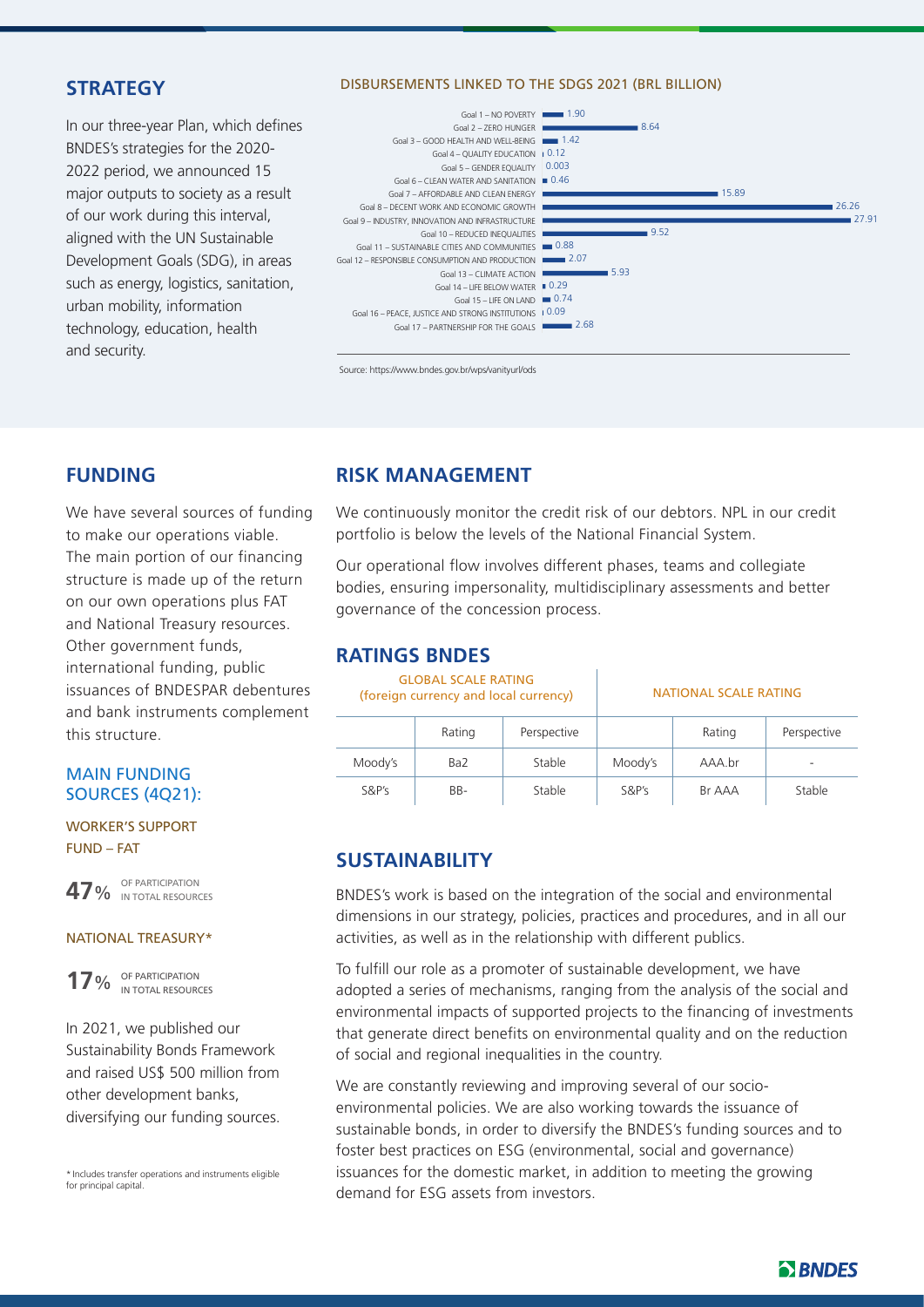

\* Managerial valuation, accounting the entire portfolio, including related companies, at fair value.

#### GREEN ECONOMY AND SOCIAL DEVELOPMENT

BNDES's operations foster the improvement of social and environmental conditions

**53.5**%



OF BNDES'S LOAN PORTFOLIO\* IS LINKED TO PROJECTS THAT SUPPORT THE GREEN ECONOMY AND SOCIAL DEVELOPMENT

DISBURSEMENTS 2021 (BRL BILLION)

(Direct and nonautomatic indirect operations)



\* Direct and nonautomatic indirect operations

#### KEY FINANCIAL INDICATORS (2021)

RECURRING NET INCOME

ROE

EXPANDED LOAN PORTFOLIO AT THE END OF 4Q21

**34.2**% p.a. BRL**15.8** bn BRL **450.1** bn

**B** BNDES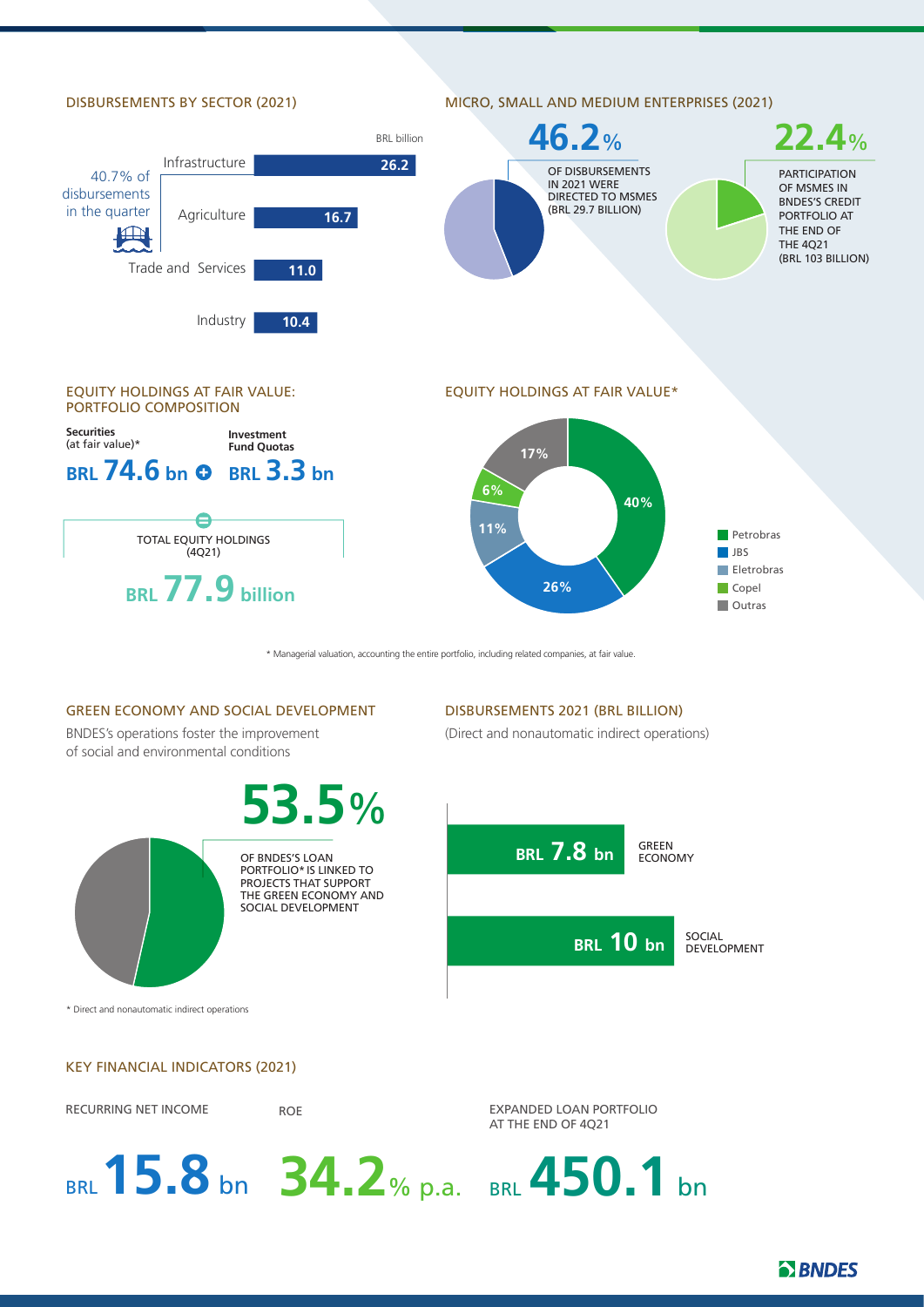#### NPL

BNDES's NPL remains lower than the Brazilian National Financial System (SFN's)



- NPL (90 days) – National Financial System

Note: Last quarter in which there were operations honored by the Federal Government was 1Q20.

#### KEY FINANCIAL INDICATORS